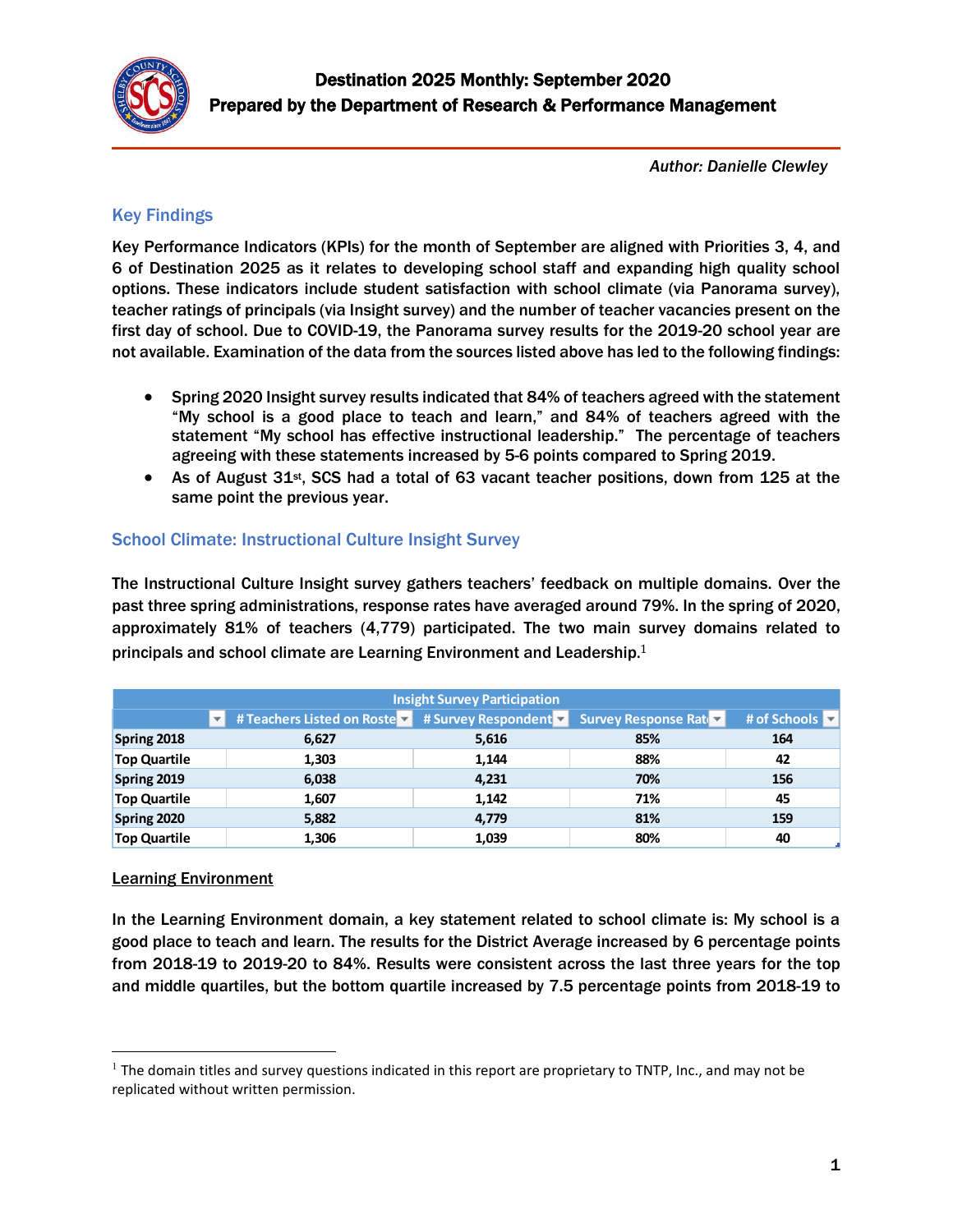

2019-20. Schools in the top quartile ranged from 95.74%-98.43% agreement on this statement and schools in the bottom quartile ranged from 50.9%-58.44%.





#### **Leadership**

In the Leadership domain, a key statement related to school climate is: My school has effective instructional leadership. The results for the District Average increased by 5% from 2018-19 to 2019- 20. Results were consistent across the last three years for the top quartile, but the middle and bottom quartiles increased by 6.7 percentage points each from 2018-19 to 2019-20. The top quartile ranged from 95.9%-97.4% and the bottom quartile improved 6.8 percentage points from 57.7% to 64.5%.

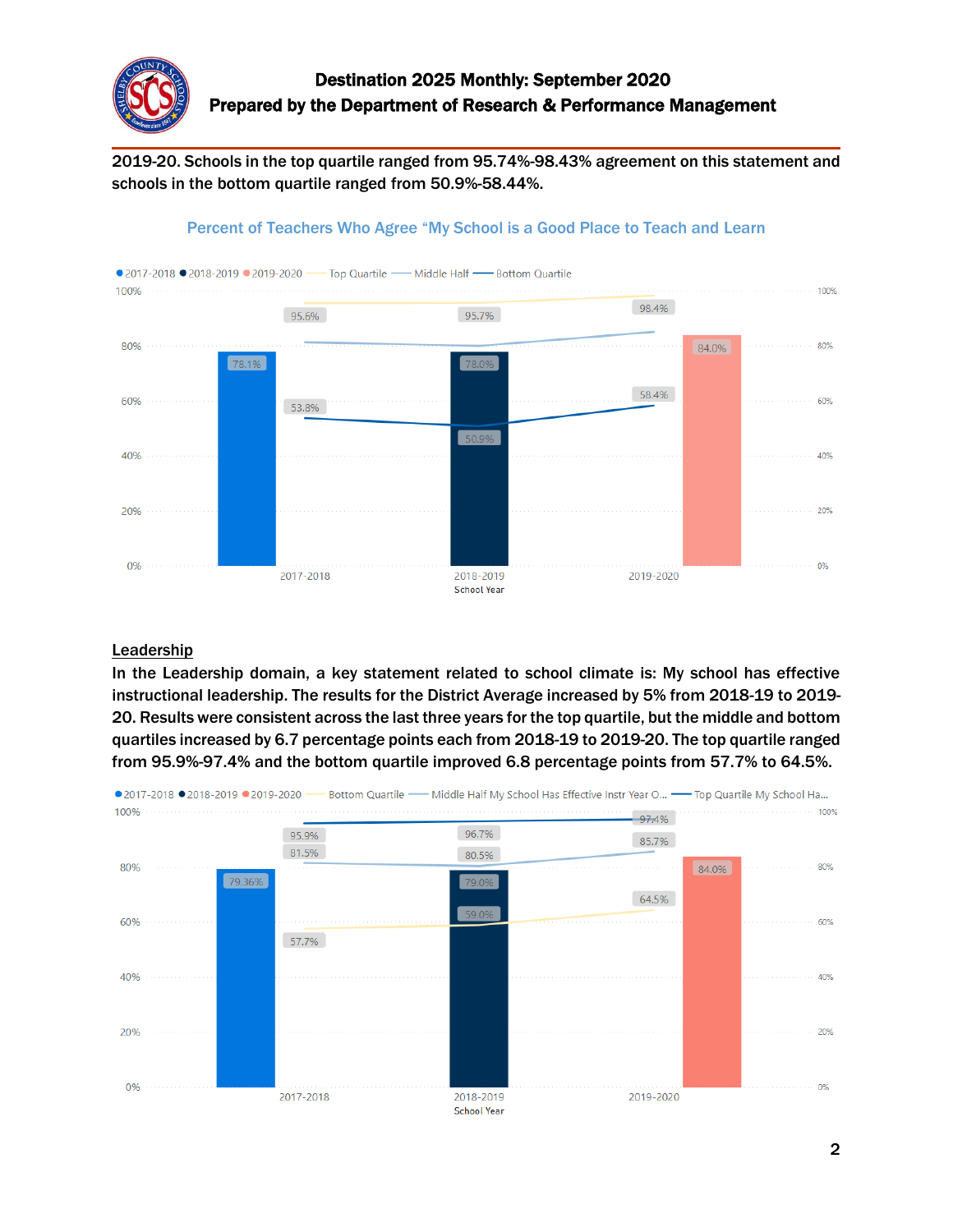

#### Percent of Teacher Who Agree "My School has Effective Instructional Leadership"

The Spring 2020 Insight survey included the following domains related to leadership climate: Learning Environment, Instructional Planning for Student Growth, Observation and Feedback, Professional Development, Evaluation, Peer Culture, Leadership, and Family and Community Engagement. The percentages reported are District averages across teachers who participated in the survey. The three highest-rated items across these domains in the District are:

| <b>Indicator</b>                                                                                                                                                               | <b>Annual % Agreement</b>           |
|--------------------------------------------------------------------------------------------------------------------------------------------------------------------------------|-------------------------------------|
| <b>Evaluation - I know the criteria that will</b><br>be used to evaluate my performance as<br>a teacher.                                                                       | 2018: (92%) 2019: (93%) 2020: (94%) |
| <b>Family and Community Engagement -</b><br>Families at my school regularly receive<br>useful updates about their student's<br>progress.                                       | 2018: (87%) 2019: (89%) 2020: (89%) |
| <b>Instructional Planning for Students - I</b><br>have access to questions, tasks, and<br>assessments that allow me to assess<br>students' understanding of learning<br>goals. | 2018: (86%) 2019: (87%) 2020: (89%) |

The three lowest-rated items across these domains in the District are:

| <b>Indicator</b>                                                                                                                  | <b>Annual % Agreement</b>           |
|-----------------------------------------------------------------------------------------------------------------------------------|-------------------------------------|
| <b>Learning Environment - Across my</b><br>school, there are consistent<br>expectations and consequences for<br>student behavior. | 2018: (65%) 2019: (63%) 2020: (69%) |
| <b>Evaluation</b> - I agree with the criteria that<br>will be used to evaluate my performance<br>as a teacher.                    | 2018: (62%) 2019: (63%) 2020: (70%) |
| <b>Learning Environment - Interactions</b><br>between students and adults at my<br>school are respectful.                         | 2018: (64%) 2019: (63%) 2020: (70%) |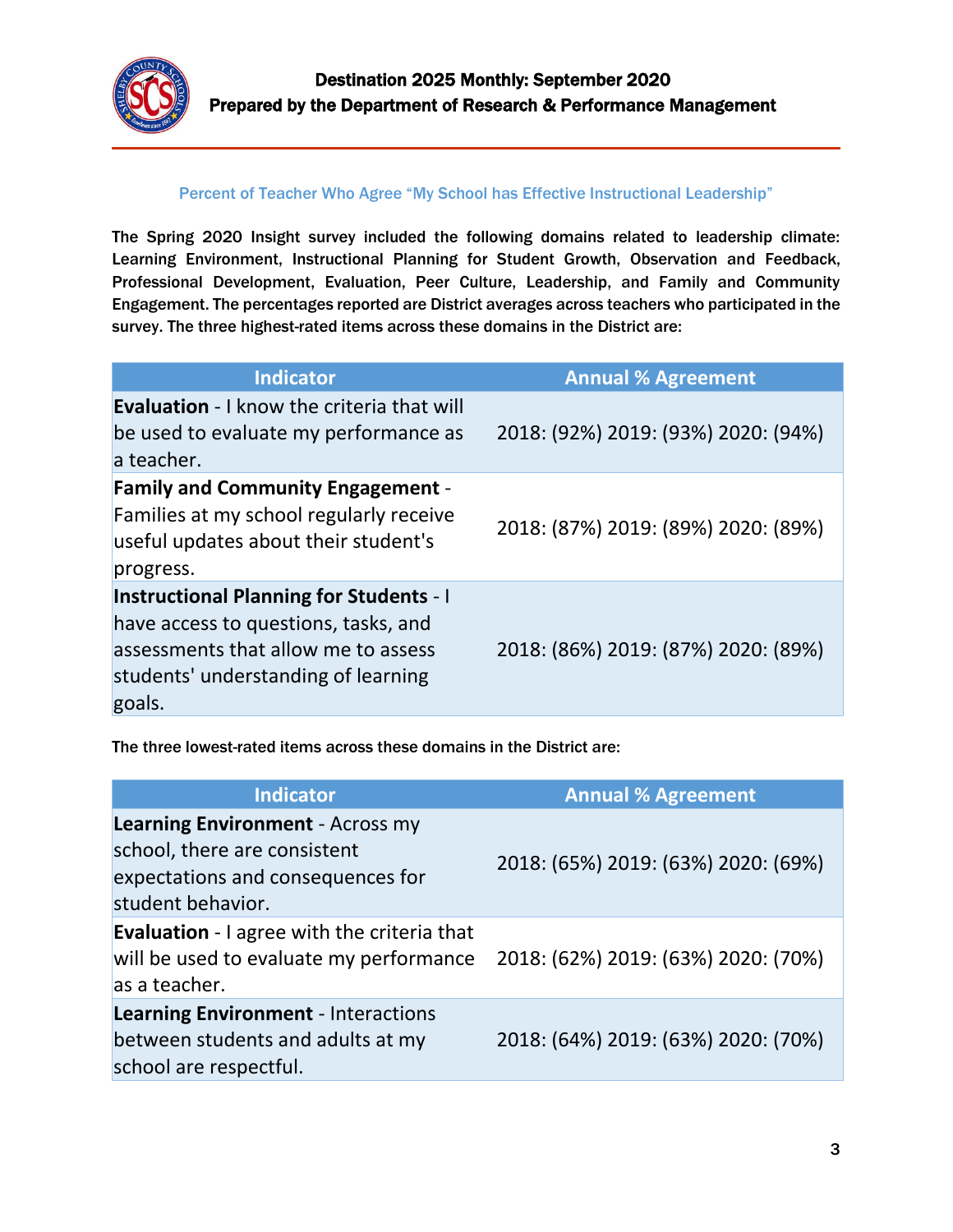

## Teacher Vacancies

As of May 31, 2020, there were approximately 224 vacant teacher positions. There have been 389 teacher type resignations since May 2020. Eight (8) virtual hiring fairs were held to hire teachers for the SY 2020-21. From these events, 324 teachers were employed. Currently, there are 63 vacant teaching positions that are covered by degreed and/or licensed substitute teachers.

| <b>Month</b> | # Teacher Type Resignations |
|--------------|-----------------------------|
| <b>May</b>   | 85                          |
| June         | 172                         |
| July         | 73                          |
| August       | 59                          |

As of August 31<sup>st</sup>, SCS had a total of 63 vacant teacher positions, down from 125 at the same point the previous year and down from 65 vacancies at the same point in 2017-18. This excludes 15 hiring recommendations that were in process at that time.



# District Strategies

In an effort to support principals, teachers, students, and the broader school community on culture and climate, several departments are leading implementation of the strategies below:

#### Office of Leadership Development:

• Office of Leadership Development will continue to provide on -going learning sessions conducted by principals who have scored in the top 25% of the Insight.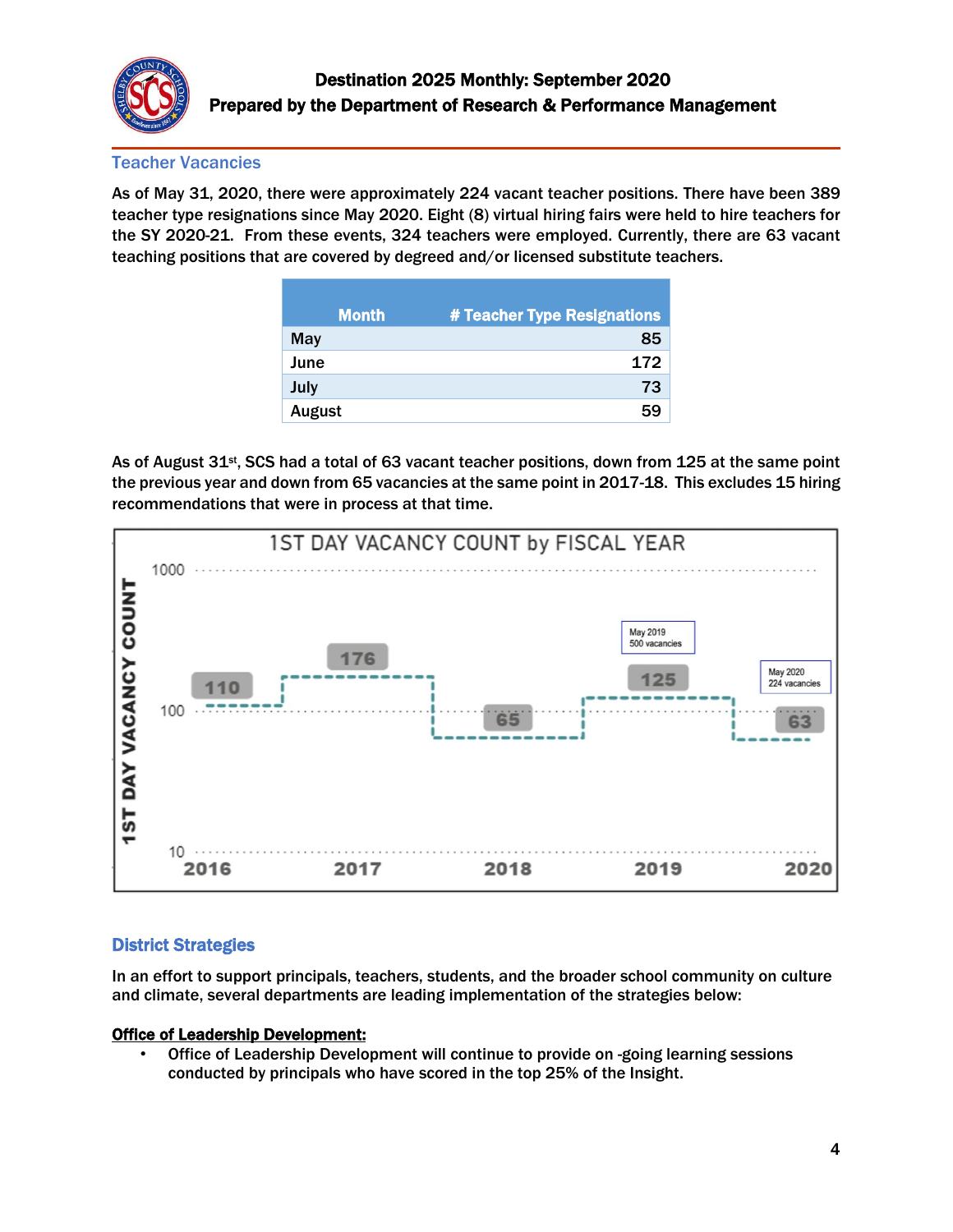

- Office of Leadership Development will continue to conduct instructional walks focusing on the learning environment for schools who have scored in the top 25%.
- Office of Leadership Development will continue to use the "Spotlight Schools" site to display videos, as well as share leadership strategies across the district.

#### ILDs

- ILDs will coach and model for leaders how to convey clear and consistent expectations for staff during Zone professional development sessions.
- ILDs will continue to use RELAY coaching methods and strategies that focus on learning environment, teaching and learning, and observation.
- ILDs will continue to collaborate and work closely with the HR department to ensure that leaders complete the TEM training.
- ILDs will continue to model the alignment of TEMs and the expectations for descriptors.

## Leaders

- Leaders will model and share the expectations with teachers during in-service week.
- Leaders will use SEL strategies to improve the interactions between students and adults
- Leaders will model the evaluation criteria for teachers to ensure that teachers are fully aware of the expectations

## Human Resources

We are implementing a newly designed recruitment/retention plan which offers varied opportunities to secure teachers. (8 events in 4 months yielded 324 new hires.) These best practices will drive the work throughout the year-round strategic staffing/retention plan:

Recruitment/Staffing:

- 1. Tracking and analyzing data (Data Driven Talent Management (DDTM) with a focus on accountability and customer service)
- 2. Developing a strategic calendar and starting early (collaboration with key departments)
- 3. Enhanced Online Marketing
- 4. Pipeline Programs-TFA, MTR, River City, Relay (60 Teach for America (TFA) and 33 Memphis Teacher Residency (MTR) candidates were hired for SY 2020-21. Thirty-nine employees began Relay classes July 2020 to complete coursework towards obtaining licensure.)
- 5. Approaching job fairs as a strategic gateway
- 6. Refining HR Processes and candidate cultivation strategy

#### Initiatives:

- Recruitment Incentives: Hard to Staff Stipends, Relocation allowances, I-Zone Stipends, etc.
- Virtual Hiring Events
- Virtual College and University Recruitment Webinars
- New Principal Ambassadors
- Subway to Teach Hiring Event
- Mid-Year Hiring Event for December Graduates
- Why SCS Why 901 Webinars
- Educational Preparation Partners
- Grow Your Own Partnerships
- Aspiring Teacher Program (Praxis support for Educational Assistants, Permit Teachers, Substitute Teachers)
- AA Male Task Force